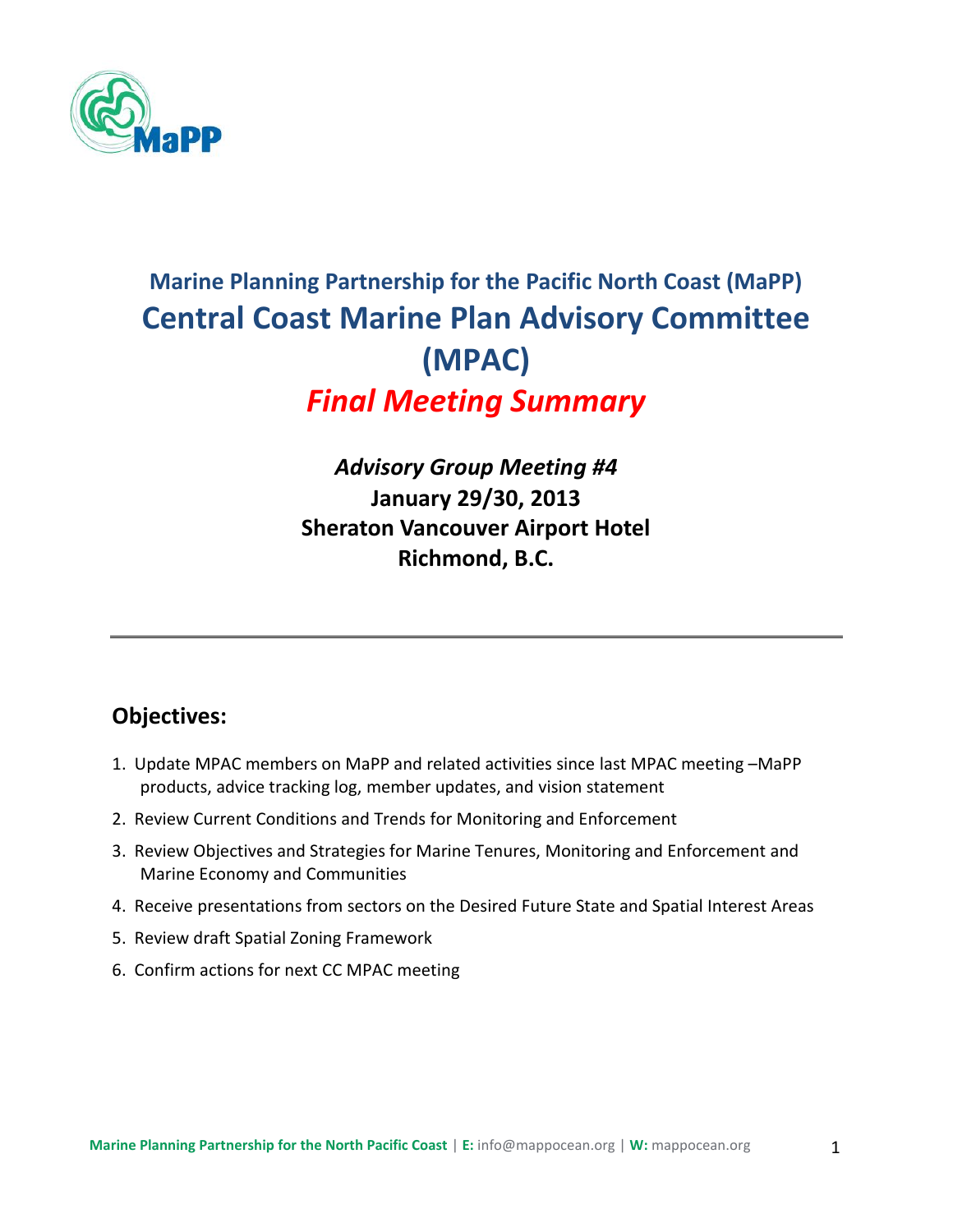# **Attendance:**

#### **MPAC Members and Alternates:**

Diana Chan, Karin Bodtker - *Conservation* Janice Kyle, Nick Heath – *Public Recreation* Warren Warttig, Hans Granander - *Coastal Forestry* Jim McIsaac – *Commercial Fishing* Paul Kariya – *Renewable Energy*  Brian Lande - *Local Government, Central Coast Regional District* Richard Opala – *Finfish Aquaculture*

#### **MaPP:**

Gord McGee – *Central Coast Indigenous Resource Alliance* (Co-Chair) Sally Cargill – *Ministry of Forests, Lands, and Natural Resource Operations* (Co-Chair) Charlie Short – *Ministry of Forests, Lands, and Natural Resource Operations* Gary Runka *- Facilitator* Mairi Edgar – *MaPP Technical Planner* Fiona Kilburn – *MaPP (recorder)*

#### **Regrets:**

Mike Pfortmueller – *Member for Recreational Fishing Service Providers* Evan Loveless *– Member for Commercial Tourism Anne Salomon – Member for Marine Academic Roberta Stevenson – Member for Shellfish Aquaculture* Ken Cripps - *Central Coast Indigenous Resource Alliance (Co-lead)*

### **Day 1**

### **Welcome and Opening:**

- The MPAC Co-Chairs (Gord McGee and Sally Cargill) provided a welcome on behalf of the Central Coast Technical Team, and introduced new member Brian Lande representing the Local Government Sector and Gary Runka the meeting facilitator.
- Charlie Short provided opening comments on behalf of the Province of B.C.
- Sally and Gord reviewed agenda and purpose of the meeting.
- The meeting participants introduced themselves (including alternates and MaPP participants).

#### **Items Discussed and Clarified:**

- MaPP is still looking for some sector representation and alternates.
- MPAC members were reminded to email written comments to the co-leads for any clarification concerning the advice log.
- Karin Bodtker provided Google Earth KML File which can be shared with the other sub-regions.
- A reminder to send any reports to Sally or Gord to post to MPAC Dropbox. Reports from MPAC members are available in the dropbox – MPAC Member Resources.
- Consensus with finalized draft of the Vision statement.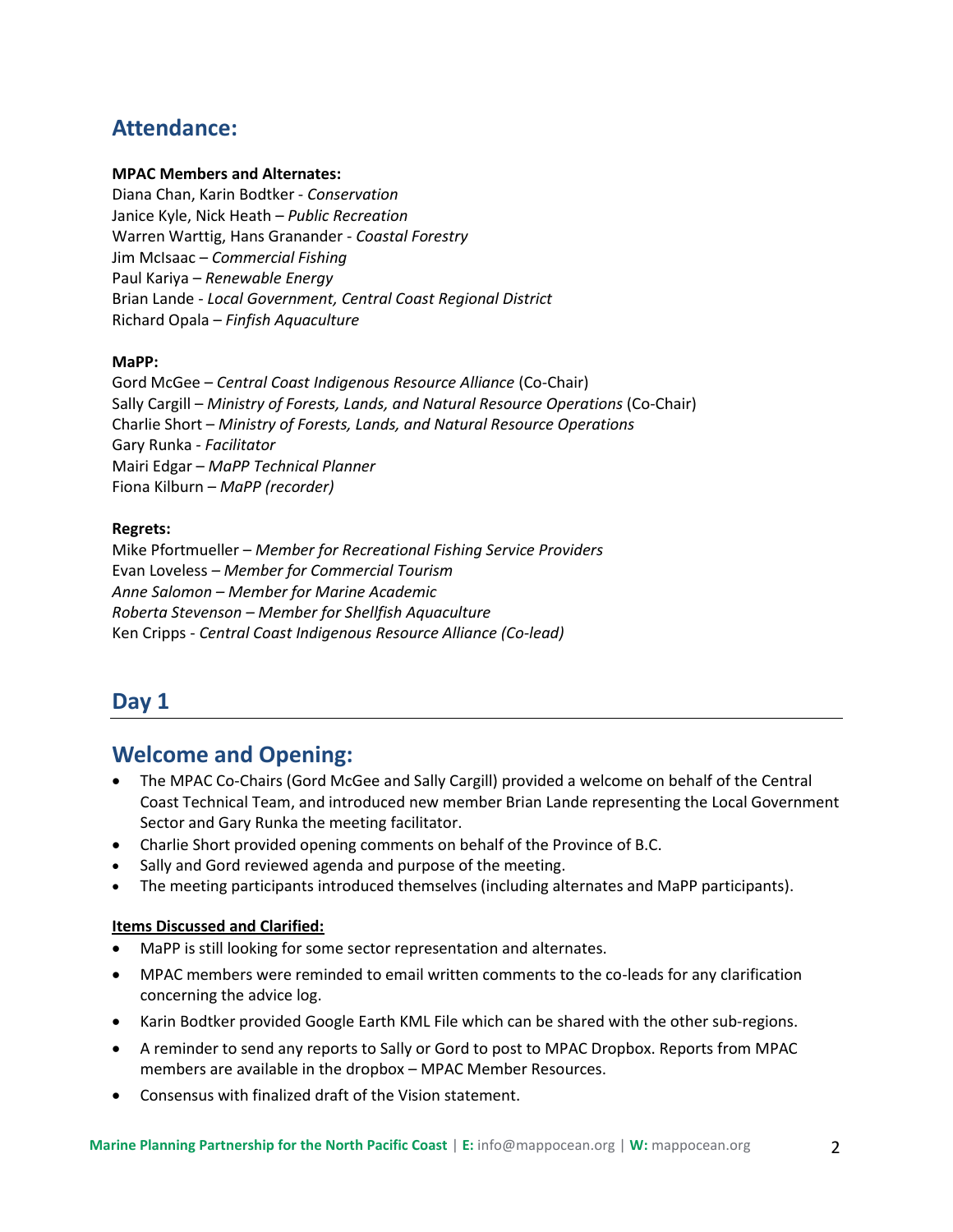# **Introduction to Marine Tenures:**

- Presentation by Sally Cargill
- Round table discussion for members and alternates to provide comments

### **Items Discussed and Clarified:**

- Information regarding tenure applications and policies are found at [http://www.for.gov.bc.ca/land\\_tenures/crown\\_land\\_application\\_information/program\\_areas.](http://www.for.gov.bc.ca/land_tenures/crown_land_application_information/program_areas) html
- For MaPP's purposes, we are looking at the Foreshore (intertidal zone) and Submerged Land (land covered by water).
- Discussion about barriers in the tenure approval process specifically pertaining to the backlog of applications and costs of tenures.
- Discussion about human well-being and tax returns to communities.
- Discussions about responsibilities and rights of the tenure holder.

# **Coastal First Nations Reconciliation Protocol:**

- Presentation by Gord McGee
- Round table discussion for members and alternates to provide comments

#### **Items Discussed and Clarified:**

- Identified that the governance framework for MaPP is very similar to that established for the Reconciliation Protocol.
- Clarification regarding the Treaty Process and the Reconciliation Protocol they are completely separate processes.
- Clarification on how MaPP ties into the Reconciliation Protocol. MaPP tenure recommendations must align with the Reconciliation Protocol, including its Engagement Framework and relevant schedules.

### **Current conditions and Trends Reports – Monitoring and Enforcement**:

- Presentation by Sally Cargill
- Round table discussion for members and alternates to provide comments

### **Items Discussed and Clarified:**

- Discussion about the role industry plays in monitoring and the need to include certain sectors in the list e.g., coastal forestry.
- Discussion about the current capacity for monitoring on the Central Coast and the trend to increase capacity in order to monitor the final plan.
- Discussion about the availability of monitoring information for the public to view and monitoring organizations sharing information amongst each other.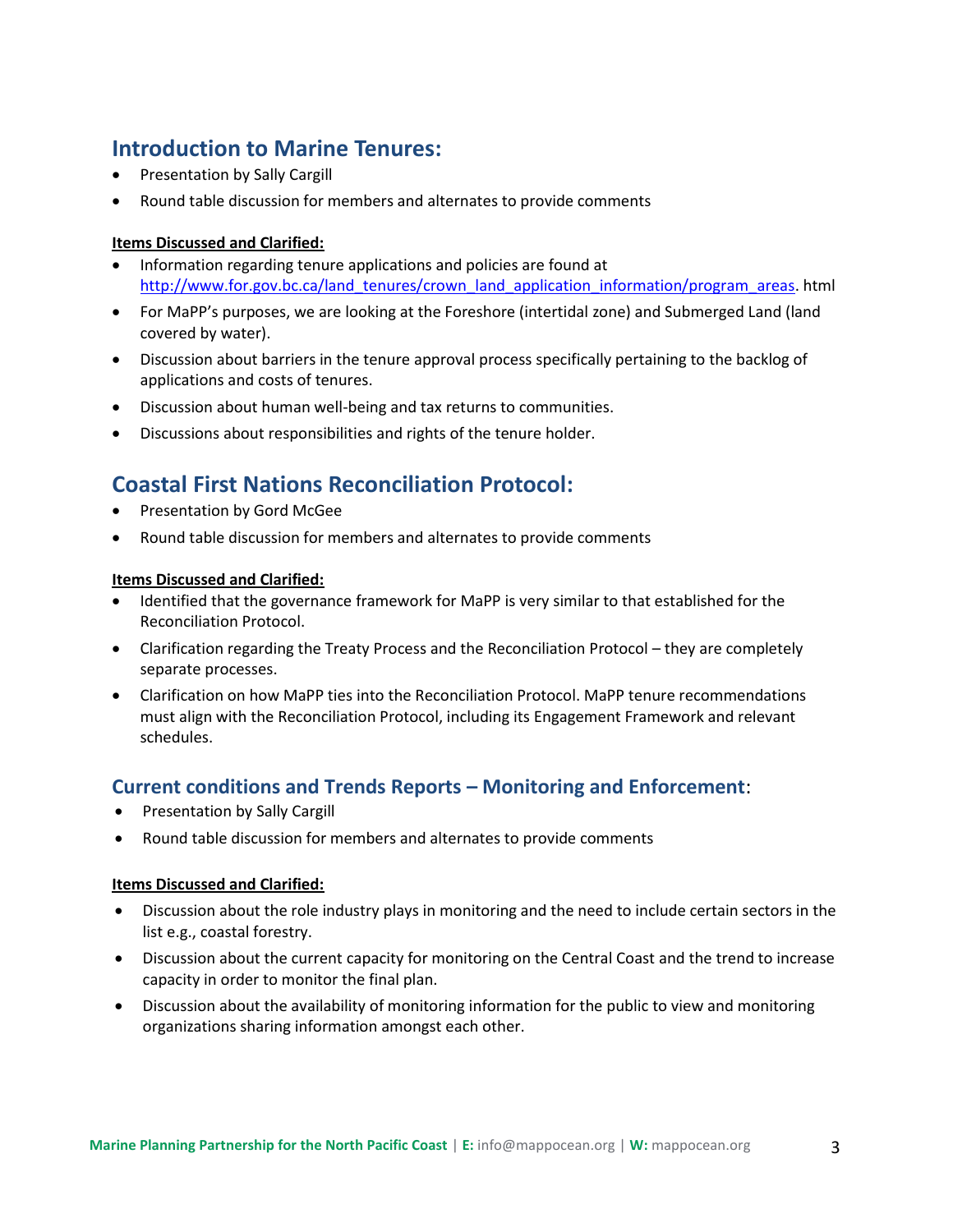### **Objectives and Strategies for Monitoring and Enforcement**:

- Presentation by Sally Cargill
- Round table discussion for members and alternates to provide comments

### **Items Discussed and Clarified:**

- Request to determine the current state of awareness/adherence to regulations by marine user groups.
- Request to determine the effectiveness of current regulations.
- Discussion about Coastal Guardian Watchmen and their role in monitoring and enforcement.
- Discussion about successful monitoring programs in the forest industry and how forestry practices have improved as a result of the programs.
- Clarification regarding provincial and federal responsibility concerning discharge.

### **Objectives and Strategies for Marine Tenures**:

- Presentation of objectives and strategies by Sally Cargill
- Round table discussion for members and alternates to provide comments

### **Items Discussed and Clarified:**

- Discussion about renewable energy and the funding opportunities available for First Nations and remote Communities.
- Discussion about the types of training required for people to work in the renewable energy sector.

### **Sector Presentation - Coastal Forestry:**

- Presentation by Warren Warttig and Hans Granander
- Questions from members and alternates

### **Day 2**

# **Day 2 welcome and agenda outline:**

Sally, Gord and Gary welcomed everyone and reviewed the agenda.

# **Objectives and strategies for Marine Economy and Communities:**

- Presentation of objectives and strategies by Gord McGee
- Round table discussion for members and alternates to provide comments

### **Items Discussed and Clarified:**

 Discussion about training and education programs for First Nations and local community and funding opportunities and barriers.